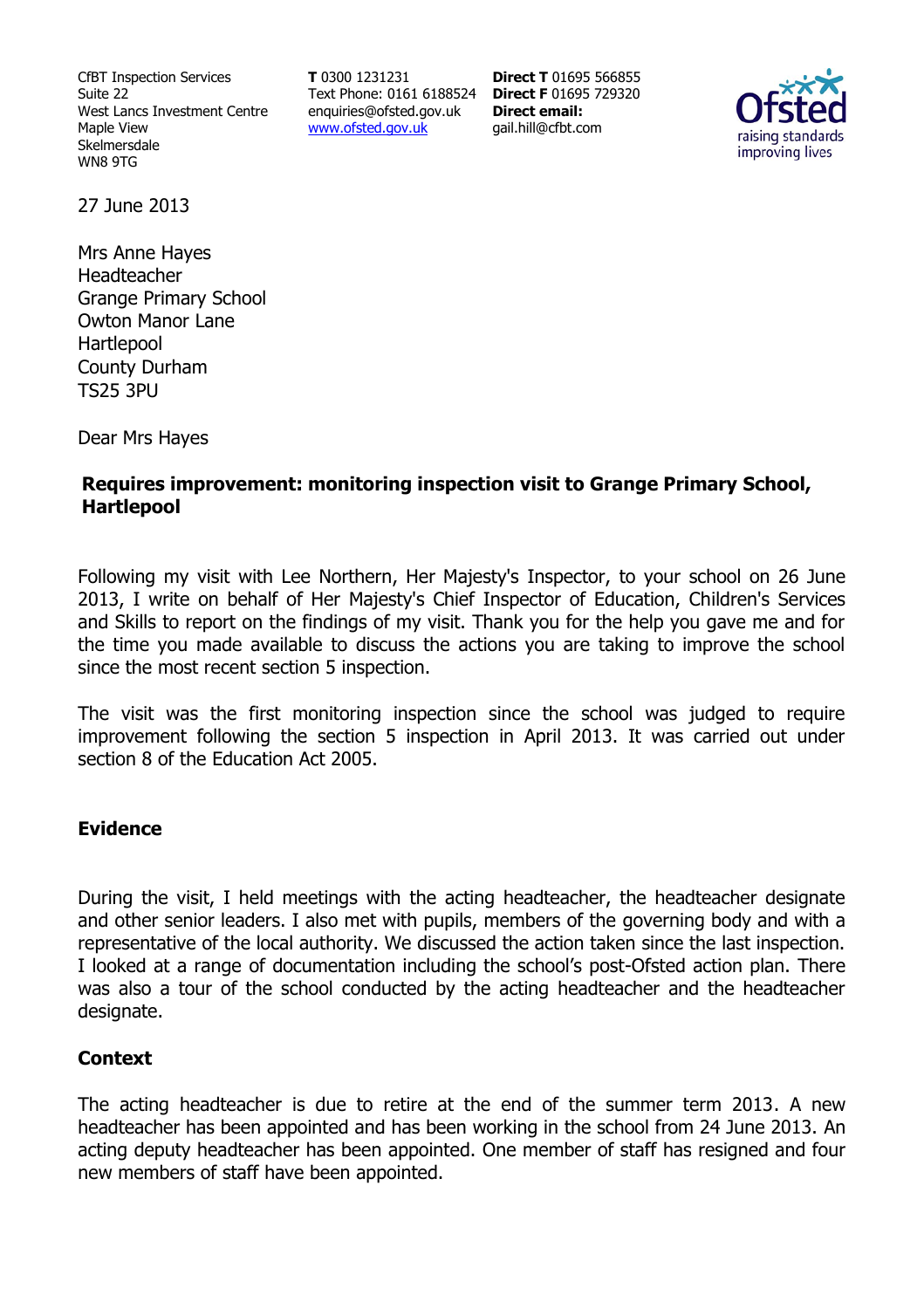### **Main findings**

The acting headteacher, senior leaders and governors are taking the right actions to tackle the school's weaknesses. Underpinning this work is the direction provided by the post-Ofsted action plan which includes all areas of improvement from the inspection report. This report has been further improved by the input of the headteacher designate. The plan is developing and the leadership team, working with governors, is clear that its success will be measured by how rapidly teachers are able to demonstrate that their work shows a sustained impact on pupils' learning and achievement. A recently established sub-committee of the governing body is playing a key role in the monitoring of the plan's impact.

The school has established a regular pattern of meetings between teachers and senior staff so they can monitor the progress of the Raising Achievement Plan (RAP) and its impact on individual pupils. These meetings measure how effectively teachers are meeting the needs of learners and help teachers identify what works. The middle leaders with responsibility for literacy and numeracy play a key role here. They are ensuring that observations of teaching and learning and their analysis of assessment data are being used to inform the discussions and resulting actions. However, training is needed to ensure that all staff and governors are confident in the interpretation of data. Further support is being provided for these middle leaders by senior staff and two consultants. This has focussed on sharpening leaders' classroom observation judgements. It is envisaged that the consultants' time will reduce early next term as these leaders grow more confident in their roles.

There has rightly been a review of the role of teaching assistants. This has resulted in an increased involvement of these colleagues in the planning of lessons. Further training is planned drawing on the proven success of teaching assistants' work in Early Years.

The school's focus on improving pupils' skills in writing is beginning to have an impact. Pupils report that they have noticed increased opportunities to write at length with writing sessions now extended from 20 to 45 minutes. They have extra time to scope, plan and develop their work. They are also aware of more frequent opportunities to practise their writing in other subjects and see links between writing for a range of audiences and purposes in, for example, science and topic work. Pupils continue to be very positive about the ways in which their work is marked and the genuine, positive dialogue they have with teachers through their books. They increasingly know what they need to do to improve.

Since the appointment of the new headteacher, the governing body has sought additional help to support her introduction into post. Currently the school's previous headteacher is undertaking this work but this strategy requires review as the school moves into the next phase of its development. The LA is already supporting governors in this respect. Governors have an increasingly clear understanding of what they need to do to ensure that the school succeeds. However, governors need to be clearer about their role in evaluating the impact of the school's work, particularly in their interpretation of school performance data. Helpfully, individual governors are taking a role in monitoring specific aspects of the school's work so that they can gain keener insights into its overall effectiveness. This aspect of the governors' work is already well established in Early Years and is being extended to other areas, including literacy and numeracy.